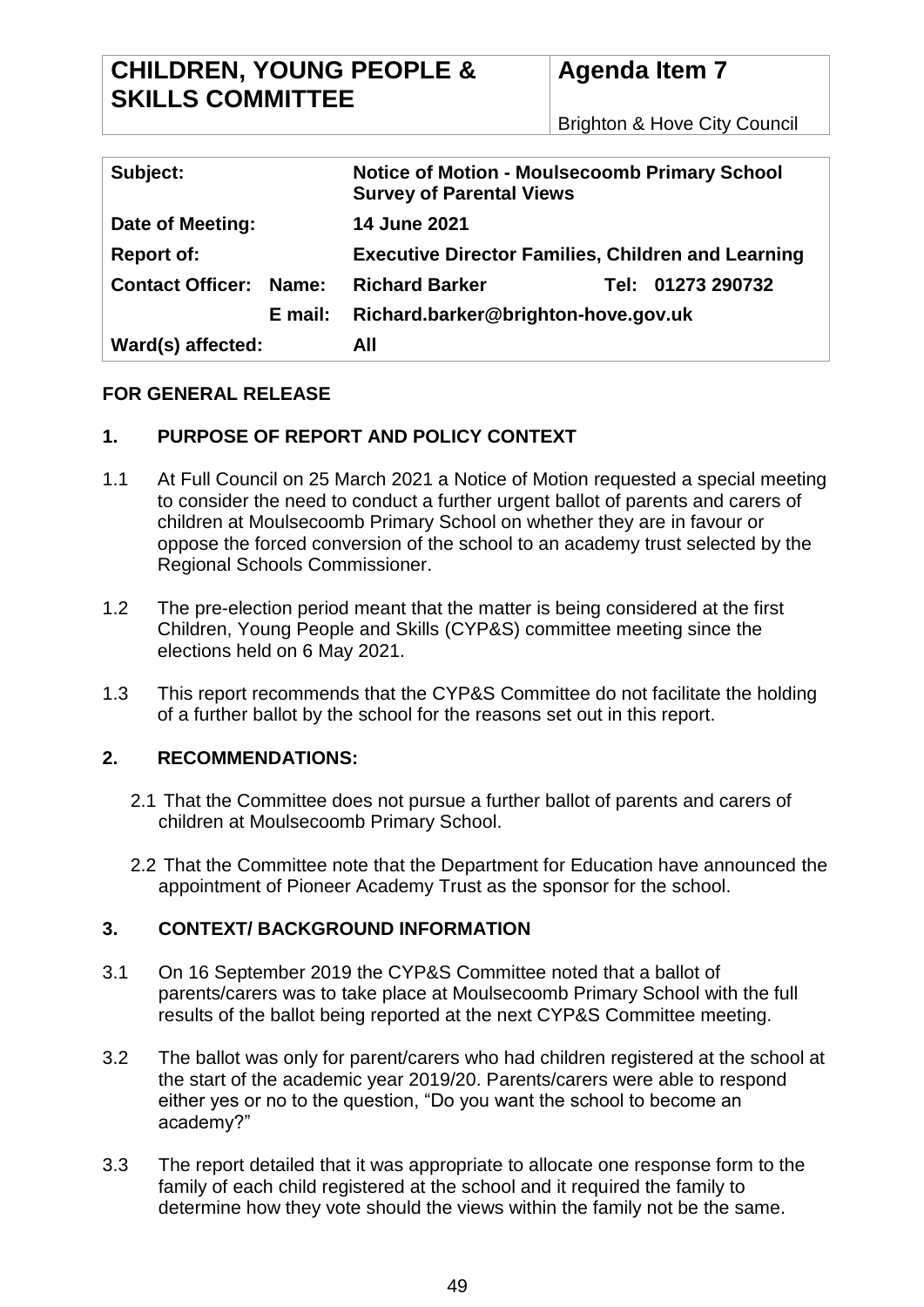- 3.4 On 7 October 2019 a count of ballot papers took place. 142 ballots were counted (61% turnout). Of these 137 said 'No' when asked should the school become an academy. 96.5% of ballots said that the school should not become an academy.
- 3.5 The Notice of Motion at Full Council on 25 March 2021 included a request that the Chair of the Children, Young People & Skills Committee call a special meeting to consider the need to conduct a further urgent ballot of parents and carers of children at Moulsecoomb Primary School on whether they are in favour or oppose the forced conversion of the school to an academy trust selected by the Regional Schools Commissioner (RSC).
- 3.6 Since then the Department for Education has announced that Pioneer Academy Trust will be the sponsor of the school. In response to this announcement a range of local protest initiatives are taking place including a staff strike in April 2021. A special meeting of the Committee was planned but was unable to proceed due to the pre-election period for the local by-elections and election of the Police and Crime Commissioner and the subsequent process.
- 3.7 Whilst the previous survey of views took place 18 months ago it is unclear that there would be a significant benefit to have a more up to date view of parents and carers that will be able to inform the governing body and council of the strength of opinions.
- 3.8 Any survey will remain outside of the academy process and therefore does not play a statutory role in the process.
- 3.9 Whilst the school considered it was possible to undertake the process of surveying parents and carers this would have been an additional logistical challenge whilst maintaining Covid secure arrangements.
- 3.10 In addition to remaining focussed on building on the progress of improving the delivery of education at the school, the circumstances following the announcement of the sponsor mean that careful consideration must be given to the benefit of holding a ballot of parents and carers.
- 3.11 The impact of the Covid pandemic may affect the response rate which was 61% in October 2019. Parents and carers may feel uneasy about handling ballot papers and have an impact on the quantity of response forms received back.
- 3.12 A ballot paper and return envelope that sends the ballots back to the council could be arranged and similar Covid mitigations will need to be in place to verify and count the ballot papers. The first class return postage would be £0.62 per item and the school would incur costs from initially posting out the ballots and letters unless they are given to the children or parents are required to collect them from the school directly.
- 3.13 There would also be a cost for count staff depending upon how this was conducted.
- 3.14 The governing body are currently focussed on taking the steps it considers appropriate to represent the community and the best interests of the school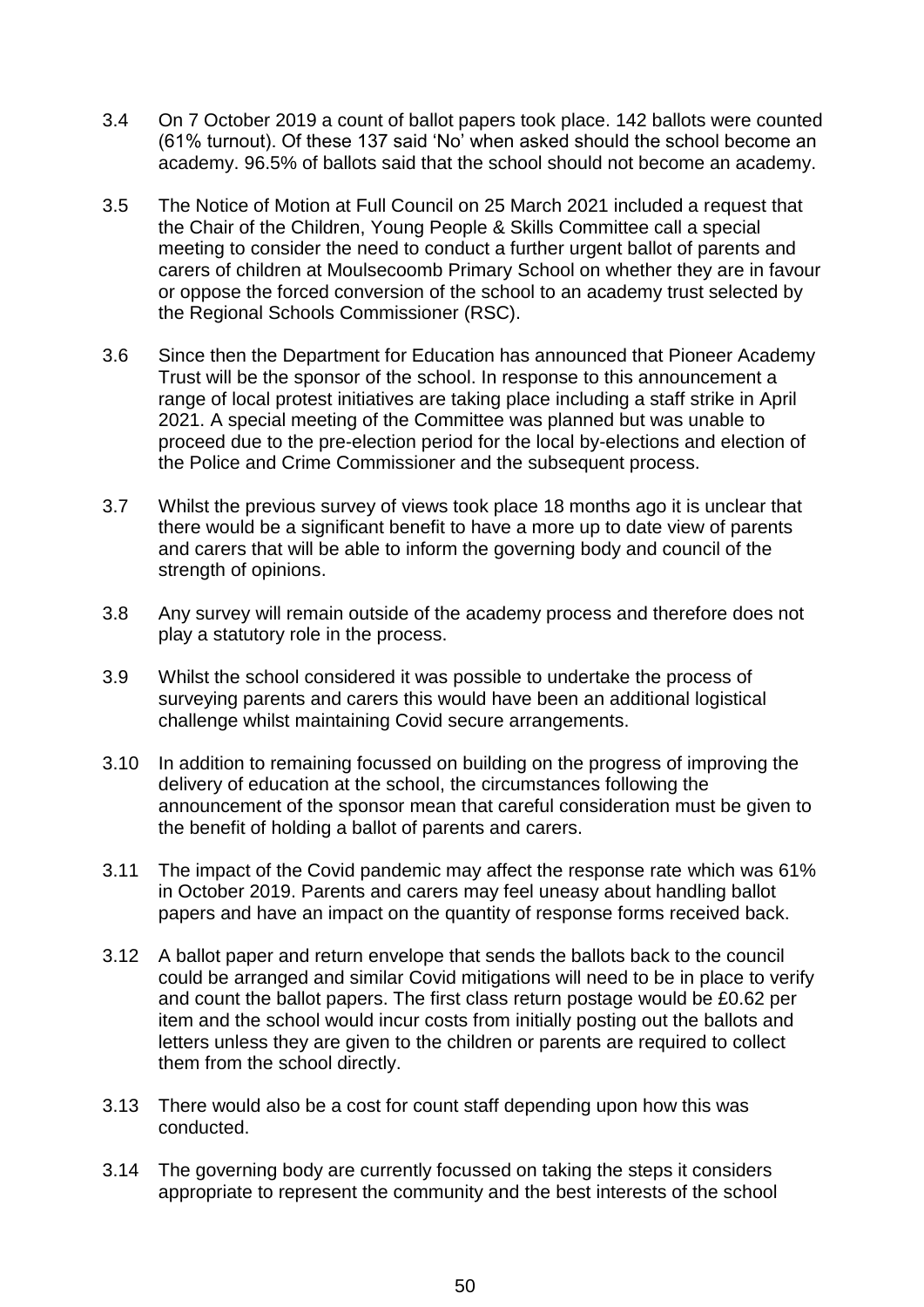under the Academy Order. The necessary engagement of the governing body to undertake a further survey of parent and carer's views may lead to the governing body being unable to fulfil its wider role and jeopardise the continuity in leadership that they have achieved.

3.15 Ofsted have completed monitoring inspections on 24 February 2021, 20 October 2021 and 4 February 2021. On each occasion Ofsted said, "Leaders and managers are taking effective action towards the removal of the serious weaknesses designation." The last monitoring visit to the school was on 5 May 2021 and at the time of writing no report has been published.

### **4. ANALYSIS & CONSIDERATION OF ANY ALTERNATIVE OPTIONS**

4.1 The survey is not part of the formal academy order process and the council is not compelled to help facilitate any survey undertaken by the school's governing body. However, a previous ballot was undertaken and it would be possible to do so again. Supporting a ballot at the current time would place the governing body in a very difficult position given the appointment of an academy sponsor and the continuity and community representation that they hold would be lost.

### **5. COMMUNITY ENGAGEMENT & CONSULTATION**

5.1 The governing body could wish to seek the views of parent/carers with children in attendance at the school irrespective of the council's decision. However, a previous ballot held in 2019 provides an indication of the strength of feeling of parents and carers with children at the school, at that time.

#### **6. CONCLUSION**

- 6.1 The Committee are asked to consider the need to conduct a further survey of parent and carer views.
- 6.2 Following discussion with the Chair of Governors it can be expected that the governing body would not support proposals to undertake a further ballot to provide a more up to date view of parent/carer responses to the Academy Order for reasons outlined in paragraphs 3.7 - 3.14.
- 6.3 This is not a formal part of the academy order process. Whilst the council has previously provided support and guidance to the governing body of the school and can do so again this report does not recommend that such action is taken. The appointment of the sponsor by the Depart for Education, the logistical challenge of undertaking a ballot during Covid restrictions and the potential impact on the governing body of supporting such action indicates that the benefits of a ballot are outweighed by not taking steps to hold a ballot.

### **7. FINANCIAL & OTHER IMPLICATIONS:**

### Financial Implications:

7.1 Financial implications relating to a survey of parental views would be minimal however the recommendation is for such a survey to no longer be carried out.